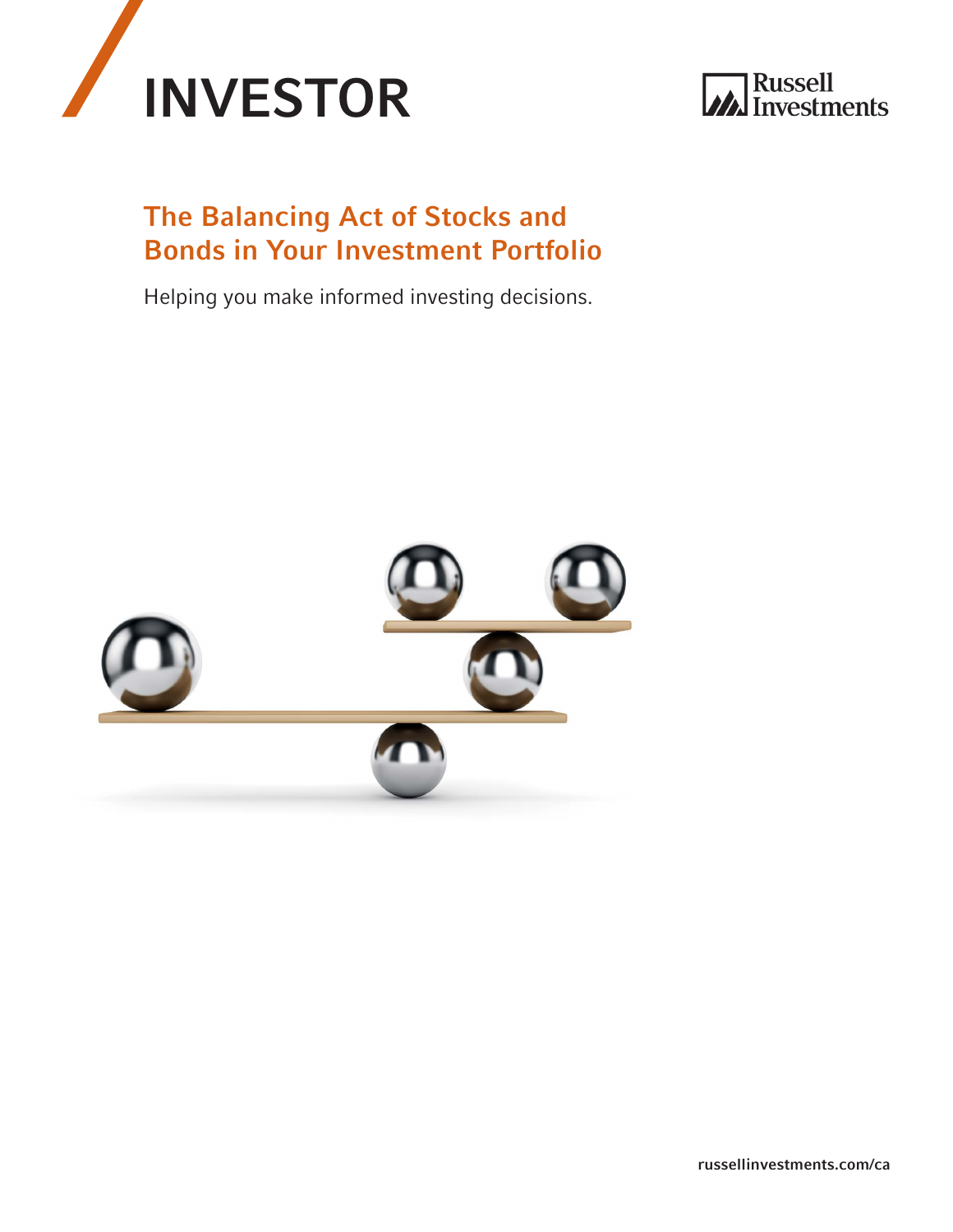## A typical balanced portfolio holds a mix of stocks and bonds.

The ratio of bonds to stocks in a portfolio can be a key factor to reaching the investor's goals and should be based on the investor's age, circumstances, time horizon, their risk tolerance and other factors. In general, the role of stocks is to provide long-term growth potential and the role of bonds is to provide a steady stream of income as well as diversification.

Stocks and bonds generally have quite different return patterns, which is why combining them can provide a smoother ride for an investor. Just take a look at the chart below.



### Rolling 3-Month Cumulative Return / Canadian Fixed Income Vs. Canadian Equity

Source: Refinitiv Datastream, Russell Investments. Based on monthly data 1/31/1996– 9/30/2020. S&P Canada Aggregate Bond Index represents fixed income; S&P/TSX Composite Index represents equities. Indexes are unmanaged and cannot be invested in directly. Past performance is not indicative of future results.

For most of the latter half of the previous century, investors were advised to dedicate a substantial portion of their portfolios to fixed income—mainly to reliable government bonds, which returned an average of 5.5% annually between 1926 and 2018<sup>1</sup>. Indeed, many analysts refer to core government bonds as "safe haven" assets because the chance of losing principal has been negligible.

But recently the return from bonds has been much lower—and in some cases, such as in Europe during the 2008 financial crisis—even negative. And with interest rates likely to continue at historically low levels due to the COVID-19 crisis, the return from bonds is likely to remain mediocre for some time. Bonds have also gotten a little riskier since interest rates are unlikely to get much lower and could eventually go up if inflation begins to rise. Bond prices fall when rates rise and vice versa.

### So…do you still need bonds in your portfolio? We believe the answer is yes.

First, let's look at the roles bonds can play:

- They generally act as a counterpoint to the volatility of equities
- They can help provide regular income

These roles can aid in pursuing retirement goals or simply help a portfolio be more resilient when markets react to economic shocks.

The latter may be the most important benefit to holding bonds in a portfolio at this time. As the chart on the next page clearly shows, bonds can be a valuable diversifier during extreme market events.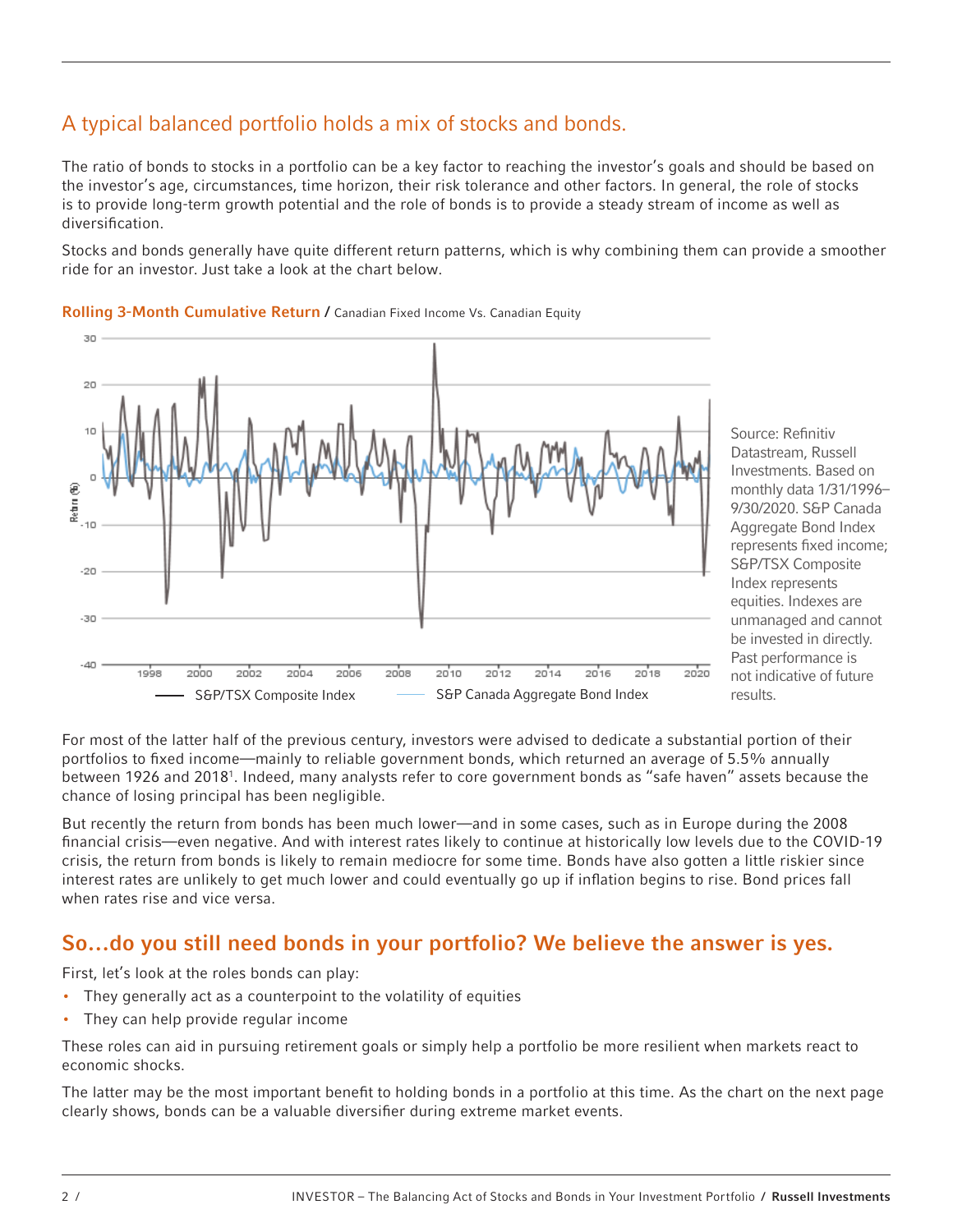

Bonds v. Equities during periods of market volatility

Source: Russell Investments, Morningstar. Indexes are unmanaged and cannot be invested in directly. Past performance is not indicative of future results. GFC refers to the Great Financial Crisis of 2008/09, the Energy Drawdown was the period in 2015/16 when oil prices declined sharply due to oversupply and U.S. energy independence. Stocks fell in Q4 2018 on expectations of sustained interest-rate increases. The COVID-19 pandemic in March 2020 caused governments around the world to shutter their economies to help slow its spread.

The diversification benefits of bonds can vary depending on economic conditions. A drop in economic growth is bad for stocks, which are more closely tied to the business cycle, but may be good for bonds if central banks cut interest rates to stimulate the economy. As well, if equity indexes decline due to the poor economy, investors may prefer the more stable return potential of bonds.

Bonds usually perform well when needed most. Indeed, during recent episodes of equity market distress—such as that seen earlier in 2020—bond prices soared and yields sank as central banks cut policy rates to mitigate the economic damage from the restrictions imposed by governments to control the spread of the COVID-19 coronavirus.

However, investors also need to be aware that while they are much less risky than equities, bonds do hold some risks.

Credit risk: The issuer might not pay interest or return principal. This is highly

unlikely with government bonds but can happen with corporate bonds.

Interest-rate risk: Interest rates might change, reducing the value of a bond's coupon and principal cash flows.

With yields on government bonds so low, it may seem like their role within a portfolio is being minimized. However, we suggest it's important to weigh the impact changing the ratio of bonds and equities would have on a total portfolio. Even with low yields, bonds are one of the few assets that can effectively hedge against the risk of deflation, or falling prices for goods and services. Bonds become more valuable as equity risk rises and that means bonds will still help diversify the returns in your portfolio and play a role in buffering any potential large declines in stock markets.

Investors with a multi-year horizon may consider the value of maintaining some exposure to core government bonds, either through a balanced portfolio or a multi-asset solution.

A stock (or equity) represents part ownership in a corporation. As such, the value of that corporation's stock will tend to reflect the earnings experience of the firm—up during profitable periods and down during periods of loss. Generally speaking, the higher the potential return, the higher the risk. A stock's value can fall quite sharply—in fact it can even become worthless in certain circumstances, such as when a corporation declares bankruptcy.

A bond is simply a loan you make to a corporation, municipality, or government agency. The borrower gets the cash it needs, while you, the lender, earn interest for the term of the loan. For the use of your money, the borrower promises to pay you a specific interest rate on a regular basis for a set period of time.

1 Ibbotson. https://static.twentyoverten.com/59384d067cdd6a62d6fcc61f/pDJb2Hh\_ux0/DSWM-Long-Term-Market-Returns.pdf